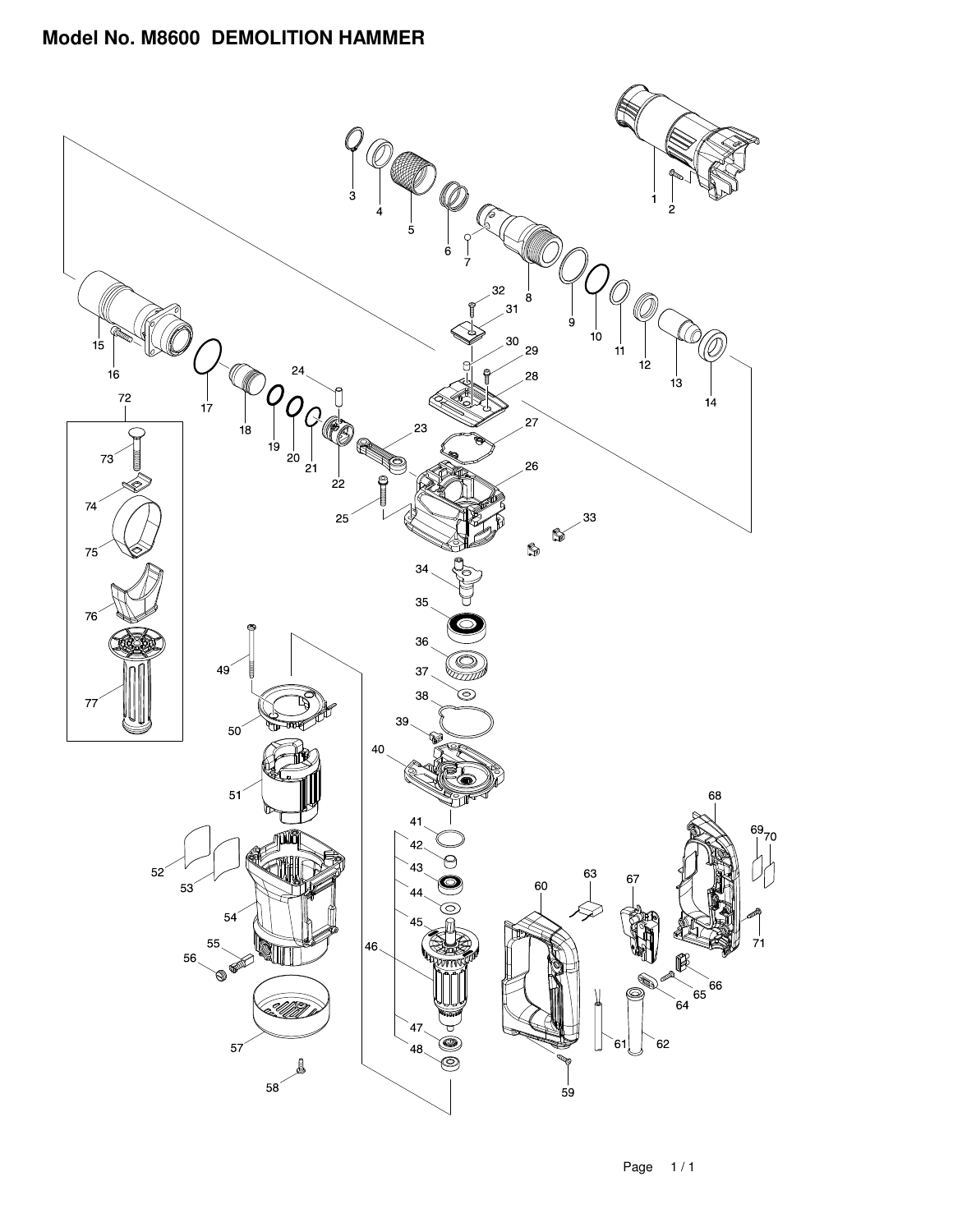## **Model No. M8600 DEMOLITION HAMMER**

| Item            | Parts No. | Description                  | I/C | Qty | N/O | Opt. 1   | Opt. 2 | Note |
|-----------------|-----------|------------------------------|-----|-----|-----|----------|--------|------|
| 001             | 455159-2  | <b>BARREL COVER</b>          |     | 1   |     | 84679900 |        |      |
| 002             | 266326-2  | TAPPING SCREW 4X18           |     | 1   |     | 73181500 |        |      |
| 003             | 961108-4  | RETAINING RING S-28          |     | 1   |     | 73182990 |        |      |
| 004             | 257206-3  | <b>RING 29</b>               |     | 1   |     | 73182990 |        |      |
| 005             | 331518-3  | <b>CHANGE RING</b>           |     | 1   |     | 73182990 |        |      |
| 006             | 233191-4  | COMPRESSION SPRING 30        |     | 1   |     | 73209090 |        |      |
| 007             | 216004-4  | STEEL BALL 7.9               |     | 6   |     | 73182990 |        |      |
| 008             | 326423-7  | TOOL HOLDER                  |     | 1   |     | 82078000 |        |      |
| 009             | 267484-7  | <b>FLAT WASHER 43</b>        |     | 1   |     | 73182200 |        |      |
| 010             | 213508-7  | O RING 38                    |     | 1   |     | 40169320 |        |      |
| 011             | 213411-2  | O RING 27                    |     | 1   |     | 40169320 |        |      |
| 012             | 213428-5  | X RING 28                    |     | 1   |     | 40169320 |        |      |
| 013             | 326422-9  | <b>IMPACT BOLT</b>           |     | 1   |     | 73181500 |        |      |
| 014             | 257361-1  | <b>RING 24</b>               |     | 1   |     | 73182990 |        |      |
| 015             | 142706-5  | <b>BARREL COMPLETE</b>       |     | 1   |     | 84679900 |        |      |
| 016             | 265914-2  | HEX. SOCKET HEAD BOLT M6X25  |     | 4   |     | 73181500 |        |      |
| 017             | 213569-7  | O RING 45                    |     | 1   |     | 40169320 |        |      |
| 018             | 326421-1  | <b>STRIKER</b>               |     | 1   |     | 84679900 |        |      |
| 019             | 213787-7  | O-RING 22                    |     | 1   |     | 40169320 |        |      |
| 020             | 213787-7  | O-RING 22                    |     | 1   |     | 40169320 |        |      |
| 021             | 213380-7  | O RING 24                    |     | 1   |     | 40169320 |        |      |
| 022             | 455158-4  | <b>PISTON</b>                |     | 1   |     | 84679900 |        |      |
| 023             | 455157-6  | CONNECTING ROD               |     | 1   |     | 73182990 |        |      |
| 024             | 268104-6  | PIN <sub>8</sub>             |     | 1   |     | 73182990 |        |      |
| 025             | 266902-2  | H.S. HEAD BOLT M6X35 WITH WR |     | 4   |     | 73181500 |        |      |
| 026             | 319292-3  | <b>CRANK HOUSING</b>         |     | 1   |     | 84679900 |        |      |
| 027             | 424633-1  | SEAL RING A                  |     | 1   |     | 40169390 |        |      |
| 028             | 455160-7  | <b>CRANK CAP</b>             |     | 1   |     | 84679900 |        |      |
| 029             | 266948-8  | HEX S. H. BOLT M4X20 WITH WR |     | 3   |     | 73181500 |        |      |
| 030             | 443153-6  | <b>FELT</b>                  |     | 1   |     | 84679900 |        |      |
| 031             | 455161-5  | <b>CRANK CAP COVER</b>       |     | 1   |     | 40169390 |        |      |
| 032             | 266326-2  | TAPPING SCREW 4X18           |     | 1   |     | 73181500 |        |      |
| 033             | 455165-7  | FIX GUIDE                    |     | 2   |     | 84679900 |        |      |
| 034             | 326420-3  | <b>CRANK SHAFT</b>           |     | 1   |     | 84831099 |        |      |
| 035             | 211498-8  | BALL BEARING 6303LLU         |     | 1   |     | 84821090 |        |      |
| 036             | 227792-8  | <b>HELICAL GEAR 35</b>       |     | 1   |     | 84834000 |        |      |
| 037             | 253024-7  | FLAT WASHER 10               |     | 1   |     | 84679900 |        |      |
| 038             | 424632-3  | SEAL RING B                  |     | 1   |     | 40169390 |        |      |
| 039             | 455165-7  | FIX GUIDE                    |     | 1   |     | 84679900 |        |      |
| 040             | 142703-1  | GEAR HOUSING COMPLETE        |     | 1   |     | 84834000 |        |      |
| C <sub>10</sub> | 213231-4  | OIL SEAL 15                  |     | 1   |     | 40169320 |        |      |
| 041             | 213459-4  | O RING 32                    |     | 1   |     | 40169320 |        |      |
| 042             | 331596-3  | SLEEVE 12                    |     | 1   |     | 73182990 |        |      |
| 043             | 210118-1  | BALL BEARING 6201DDW         |     | 1   |     | 84821090 |        |      |
| 044             | 253759-0  | FLAT WASHER 12               |     | 1   |     | 84679900 |        |      |
| 045             | 241863-7  | <b>FAN 70</b>                |     | 1   |     | 84145190 |        |      |
| 046             | 513924-6  | ARMATURE ASS'Y 240V          |     | 1   |     | 85030090 |        |      |
| D <sub>10</sub> |           | INC. 42-45,47,48             |     |     |     |          |        |      |